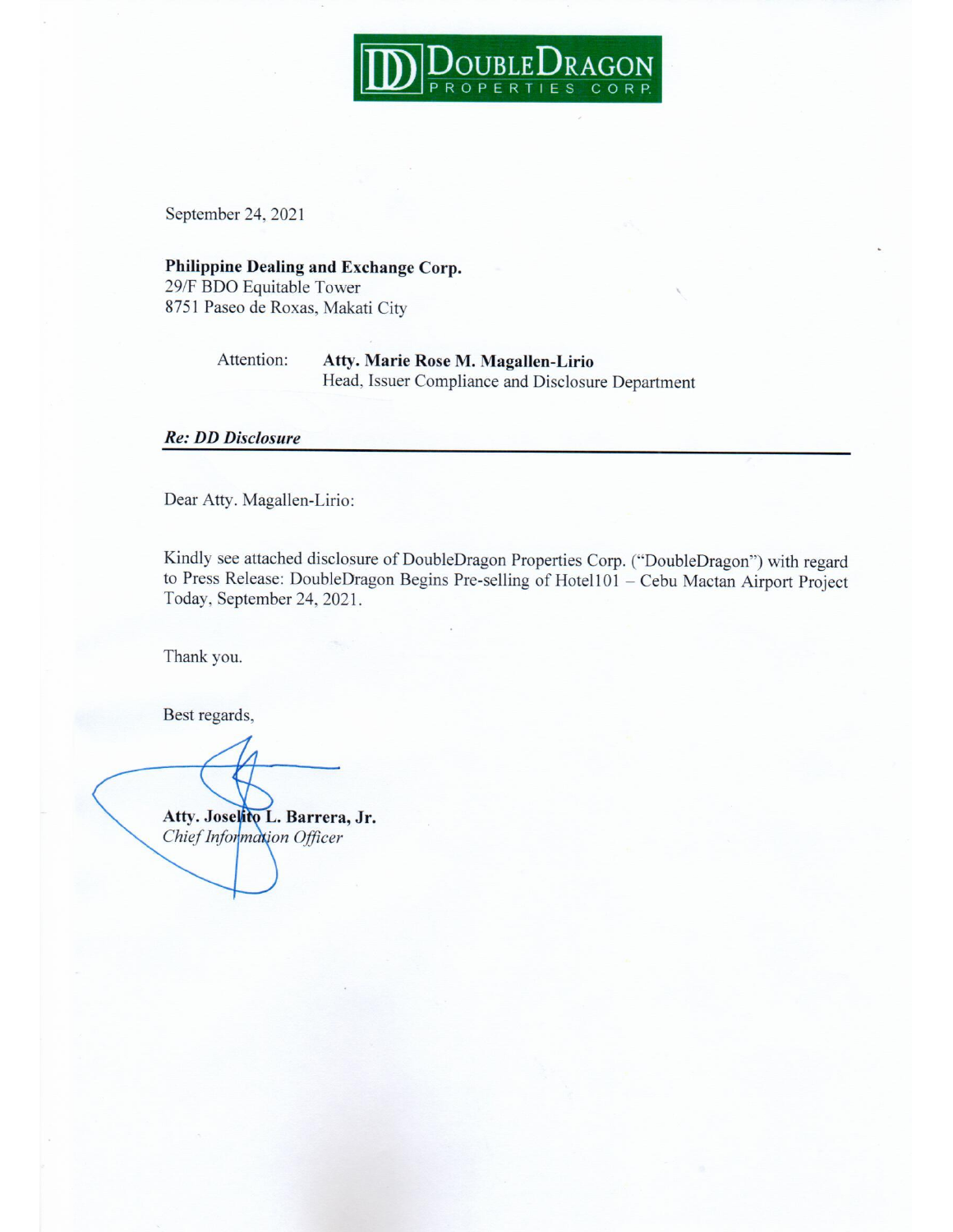

## **DOUBLEDRAGON BEGINS PRE-SELLING OF HOTEL 101 - CEBU MACTAN AIRPORT PROJECT TODAY, SEPTEMBER 24, 2021**

# **Hotel 101 pipeline of inventory from secured prime titled land sites in CEBU, LIBIS, BORACAY, PALAWAN and BOHOL expected to generate ₱18.14 Billion in revenues**

DoubleDragon Properties Corp. ("DoubleDragon") hotel subsidiary, Hotel of Asia Inc. ("Company"), today September 24, 2021 receives its DHSUD LTS No. LS-R07-21-088 covering Hotel 101 - Cebu Mactan Airport, the Company has secured all the necessary building permits which now authorizes the Company to begin the construction and pre-selling activities in its latest Hotel 101 project in Cebu.

Hotel 101 - Cebu Mactan Airport with its 548 rooms will be the biggest airport hotel in the Visayas and Mindanao Region and will rise in a 5,493 square meter prime commercial lot along the Cebu Mactan Airport Terminal Road near Mactan Marina Mall.

With Hotel 101 – Cebu Mactan Airport as a new addition, Hotel 101 now have the essential strategic seeds in place towards its near term goal of becoming the top-of-mind branded hotel chain in the country.

HOTEL 101 pipeline of inventory from secured prime titled land sites in Cebu, Libis, Boracay, Palawan and Bohol are expected to generate  $\overline{P}$  18.14 Billion in revenues and these 5 additional Hotel 101 properties which are all expected to be completed by 2024. The operation of these Hotel 101 projects will be just in time for the expected upswing and full post-Covid19 recovery by 2024. These projects will also enable DoubleDragon to reach its 5,000 room hotel portfolio goal by 2025, giving DoubleDragon one of the largest portfolio of hotel rooms in the Philippines.

The beach sites of the Hotel 101 projects in Boracay, Palawan and Bohol are prime white sand beachfront properties that are designed to be eco-friendly with complete modern sustainable features and facilities. The projects will adopt sustainable best practices from design to implementation and adopt sustainable practices to reduce and reuse energy, waste and water. The projects will be powered by solar energy and will be equipped with a rainwater harvesting system and to become a LEED (Leadership in Energy and Environment Design) certified development.